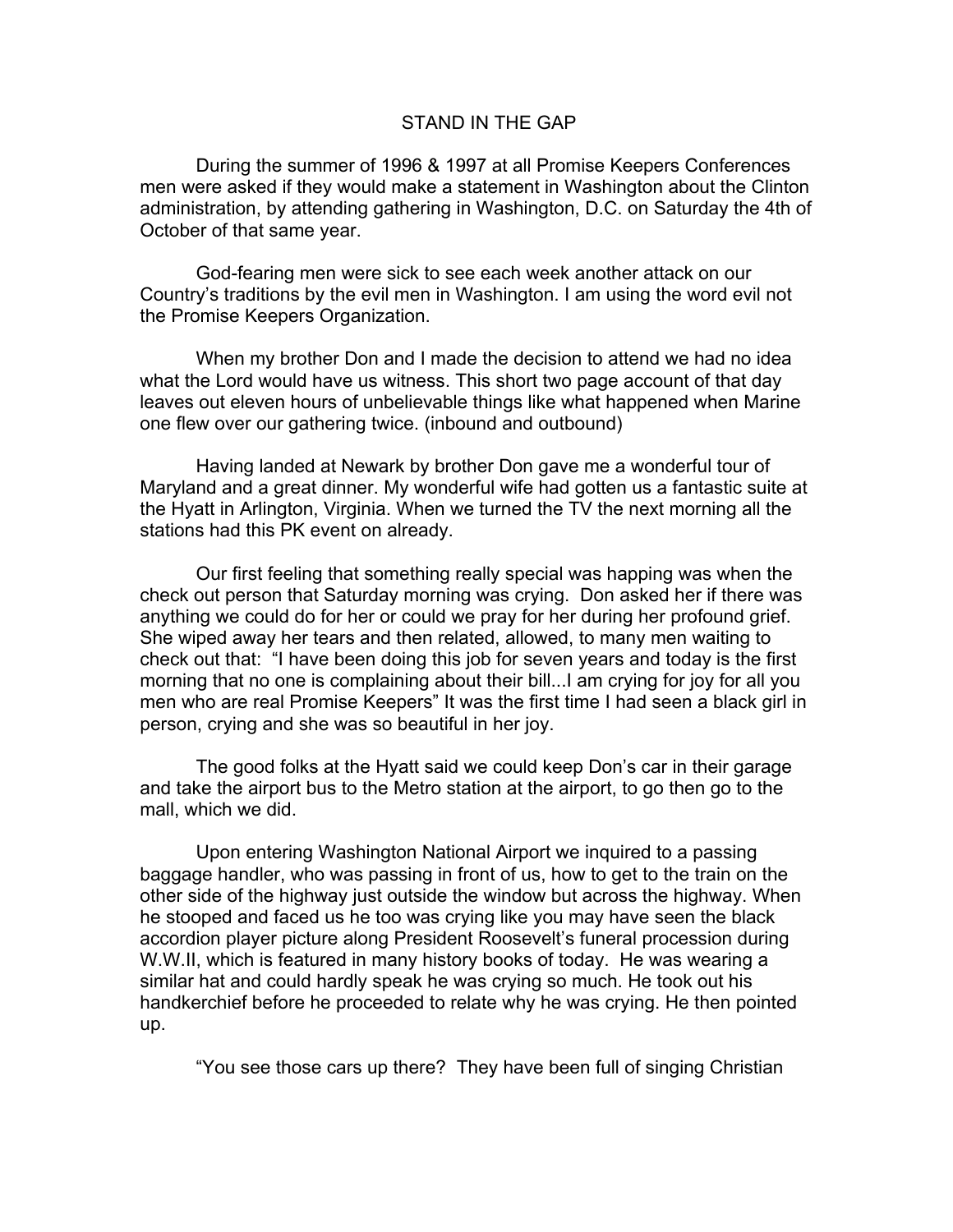men since 4:30 this morning. I sure wish I could be with you guys today. God bless you good men." He then showed us to the walkway passing over the highway to the metro station.

The Metro people had extra tables to issue tickets in a timely manner and everyone was praising the Lord for such a perfect day. However, the trains were full and did not stop. So we, to include hundreds of other men, all got on a train, which did stop going away from the city. We rode singing until we arrived at the Smithsonian Institution exit. Upon waking up the stairs into the sunlight we were each given a free new testament bible with "Stand in the Gap" printed as the cover with the date etc.. Special edition issued for that Saturday 4 Oct. 1996. Today I still purchase them by the case from the American Bible Society.

The joy of entering into a crowd of 3.2 million Christian men was so exhilarating (The Southern Baptists gave that number weeks later)

We were early and so we walked over to the Vietnam Veterans Memorial and Don had on his Vietnam Veterans Chapter hat on the same one he wore the year before in Bosnia. (Stay upwind of it) Many other men saluted Don and he returned salute, proudly to each and every one of them.

I normally do not have any berating problems but I was having some trouble breathing with so many men moving on the dry grass but it was tolerable.

When PK opened the conference at 10:45, which was 15 minutes ahead of schedule because they had so many speakers to give their messages to all of us. They open with the Jews for Jesus and they were wonderful telling us how the Lord mentioned over 5M years ago that this very gathering would take place in the end times between their two holy holidays of Rosh Hashanah and Yom Kipper that October.

The American Indians were next and spoke and played their drums for us (seven tetetrons over a mile of the mall) an elder chief told us: "I may be some four-hundred years late but men WELCOME TO MY COUNTRY" At that moment we all cheered and yelled for joy and then cried for them.

About 13:00 one of the speakers told us at the count of three to yell our domination. When we did we created a huge clap of thunder on a cloudless day. We listened to the thunder rolling away through the city and the echoes returning like real thunder storm as it faded form many seconds. This single even caught everyone by surprise and the silence that followed was just as impressive because you could her the birds singing as if you were alone in a park or woods. We all looked at each other so see every one holding the arms with the goose pimples on all of our arms. No one had a dry eye, at that moment, on that cloudless hot dusty tree-lined summer day. What we witnessed at that moment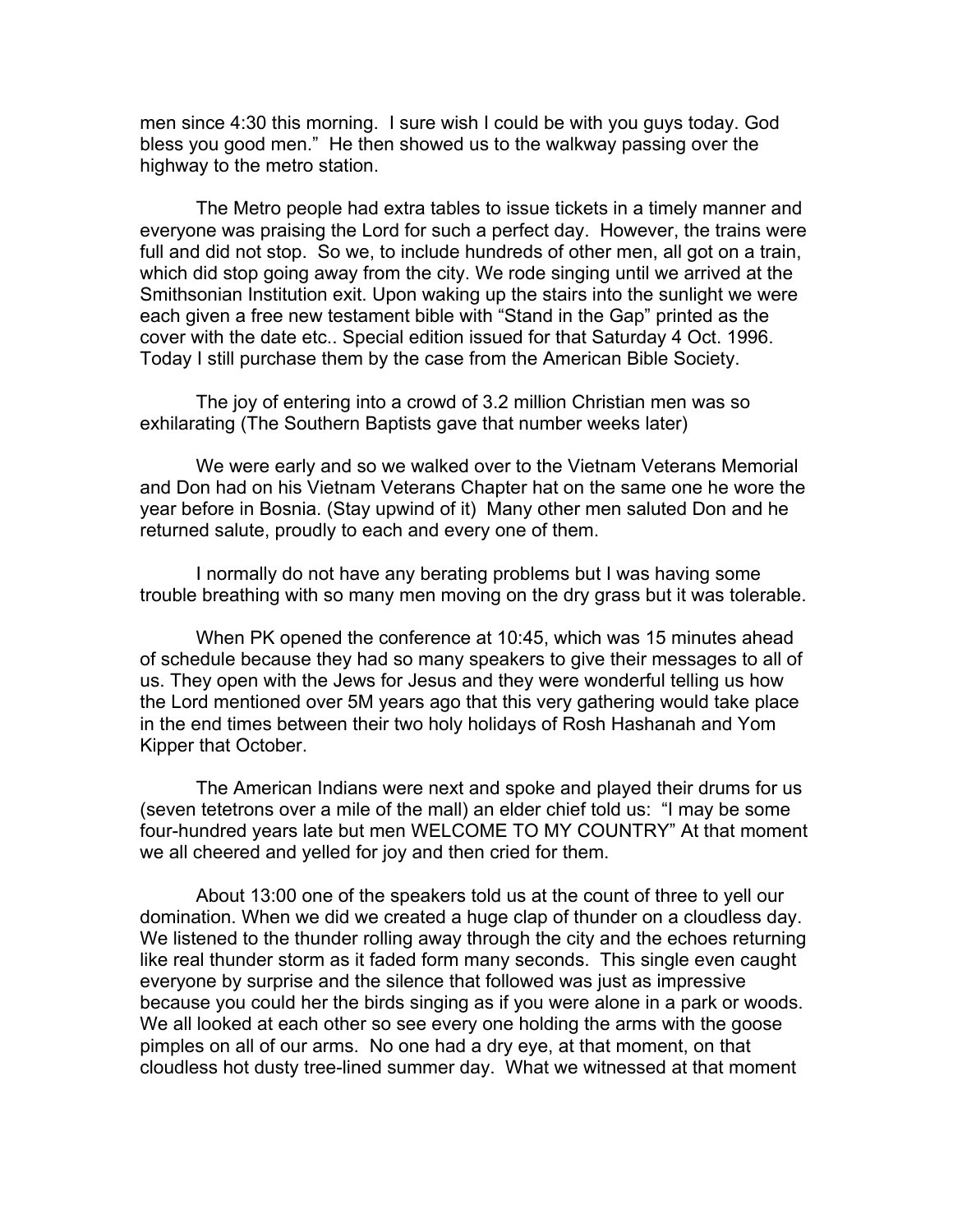makes us realize we had done the right thing by just being there. From his prepared remarks the speaker finally continued. By Saying: "Gentlemen that was chaos and now I want you to tell me on the count of three who your personnel Savior is."

When we yelled "Jesus Christ" we heard: "Christ" "Christ" "Christ" echoing and ever fading "Christ" through the city just as the thunder we had created a few moments earlier. From the silence we could hear something coming from across the Potomac River. It was wind, like a squall line, but there was so clouds or rain just a terrific wind which passes through us and hit the trees which bowed to us and shed their leaves over us like rain. These leaves were of autumn color and as the wind lessened it keep blowing mildly the rest of the day and kept us cool. This wind bathed us and allowed us to hear every world coming from the speakers placed all over the Washington Mall. Do you know the pictures taken that day by Promise Keepers earlier in the day were all green? But by 18:00 hours the trees along the Washington Mall were bare as a Winder's Day. We could all breath for the dust and heat were taken away for us. I thought I had seen every thing in Bosnia but He continues to do miracles every day.

This event made all who were there brothers and I could not wait to see how the media, with their satellite trucks from all over the world reported it. I should have known they are blinded by their evil ways.

On the train back to Arlington we saw so many men seeing each other for the first time in many years. For myself meeting several men from my former church Peace Community Church and witnessing so many men running into former friends that they had not seen in years from school, church, or military services.

While we were packed like sardines on the train back to Virginia I was holding on to the handle above me, inside the car when we had to move around to let even more men on the train. As was or had become the custom of the day. I said Frankfort, Ill. The man in my right armpit said Louisville, Kentucky. The man in my left armpit said Louisville, Kentucky. One man said: "Do you know Dr. Woo?" (Sp?) And the other man said: "I am his anesthesiologist!" And the first man said: "Your team saved my wife life" They then hugged each other and cried together.

A moment later the train stopped still in a tunnel at a station. A man stepped into the train into 17 men from his former church in Collinsville, Illinois. The man who was overjoyed to be again in his former congregation fellowship who had not seen these men for several years having moved to Washington State many years ago.